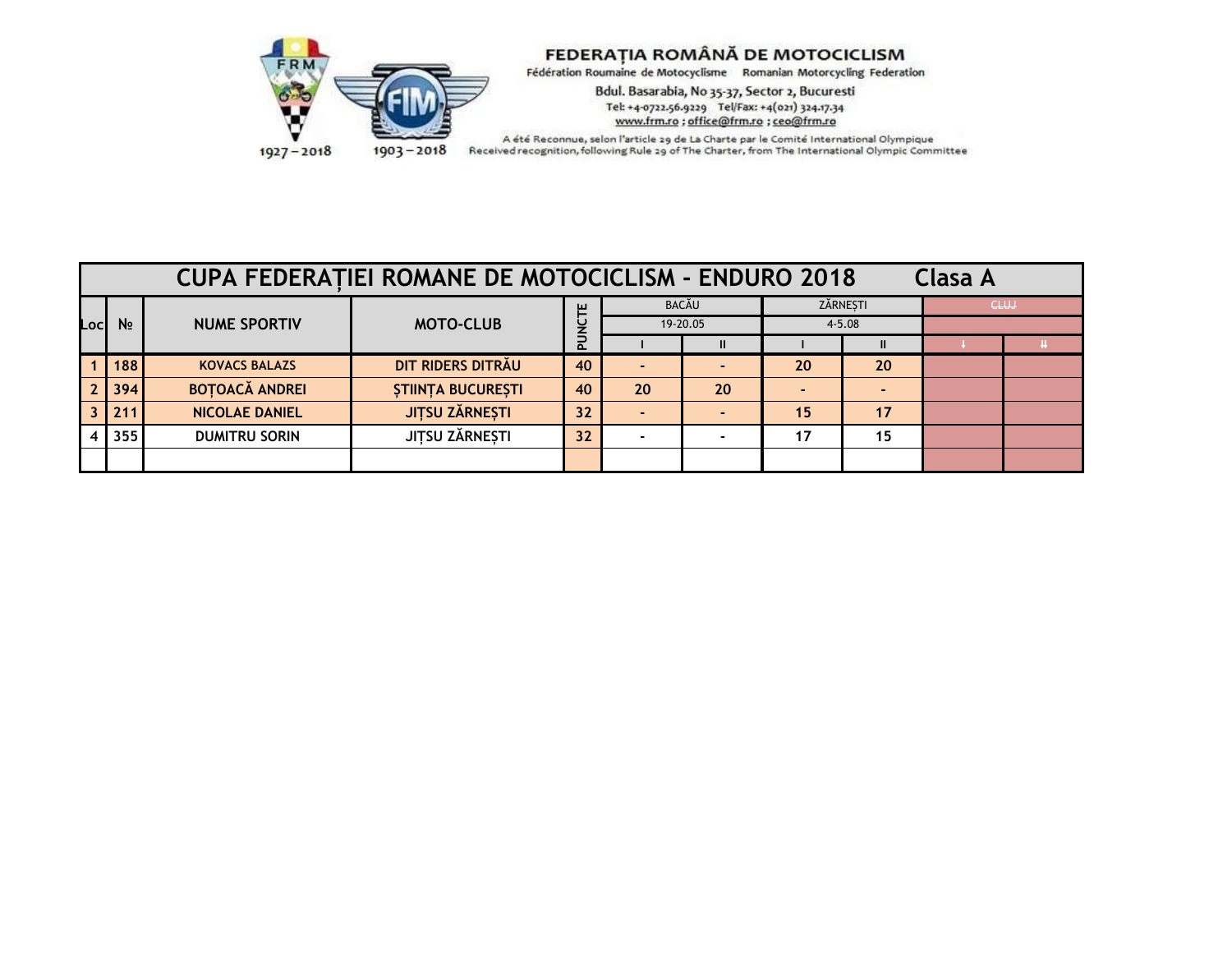

Bdul. Basarabia, No 35-37, Sector 2, Bucuresti Tel: +4-0722.56.9229 Tel/Fax: +4(021) 324.17.34<br>www.frm.ro ; office@frm.ro ; ceo@frm.ro

| CAMPIONATUL NATIONAL INDIVIDUAL AL ROMÂNIEI FRM - MOTOCROS 2018 |                |                         |                               |              |  |              |                        |              | Clasa B     |  |
|-----------------------------------------------------------------|----------------|-------------------------|-------------------------------|--------------|--|--------------|------------------------|--------------|-------------|--|
|                                                                 |                |                         | <b>MOTO-CLUB</b>              | ш            |  | <b>BACĂU</b> | ZĂRNEȘTI<br>$4 - 5.08$ |              | <b>CLUJ</b> |  |
| .ocl                                                            | N <sub>2</sub> | <b>NUME SPORTIV</b>     |                               |              |  | 19-20.05     |                        |              |             |  |
|                                                                 |                |                         |                               | $\Omega$     |  | Ш            |                        | $\mathbf{I}$ |             |  |
|                                                                 | 441            | <b>FORIKA KRISZTIAN</b> | DITRIDERS DITRAU              | 40           |  |              | 20                     | 20           |             |  |
|                                                                 | 429            | <b>KUBALAK MILAN</b>    | <b>LION RACING TEAM SEBIS</b> | 34           |  |              | 17                     | 17           |             |  |
|                                                                 | 471            | <b>BERGMANN TIMO</b>    | <b>GERMANIA</b>               | 0            |  |              | $\mathbf 0$            | $\mathbf{0}$ |             |  |
|                                                                 | 474            | SCĂRLĂTESCU IOANA       | <b>LAS VEGAS ARAD</b>         | $\mathbf{0}$ |  |              | 0                      | $\mathbf{0}$ |             |  |
| -5.                                                             |                |                         |                               |              |  |              |                        |              |             |  |
|                                                                 |                |                         |                               |              |  |              |                        |              |             |  |
|                                                                 |                |                         |                               |              |  |              |                        |              |             |  |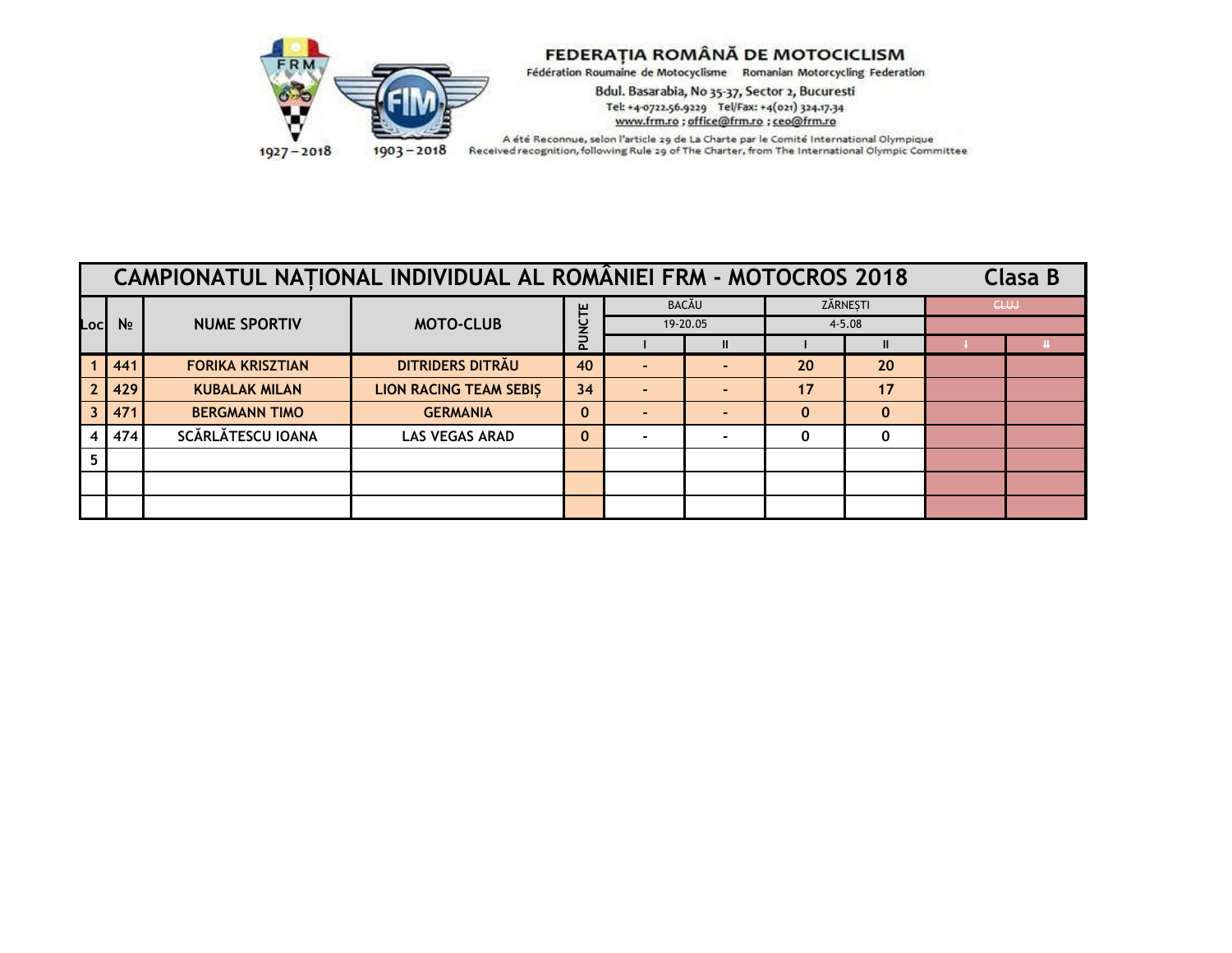

Bdul. Basarabia, No 35-37, Sector 2, Bucuresti Tel: +4-0722.56.9229 Tel/Fax: +4(021) 324.17.34<br>www.frm.ro ; office@frm.ro ; ceo@frm.ro

 $1927 - 2018$ 

|      | <b>CUPA FEDERATIEI ROMANE DE MOTOCICLISM - MOTOCROS 2018 Clasa C</b> |                       |                        |        |                   |  |                        |    |  |      |  |  |
|------|----------------------------------------------------------------------|-----------------------|------------------------|--------|-------------------|--|------------------------|----|--|------|--|--|
|      |                                                                      | <b>NUME SPORTIV</b>   | <b>MOTO-CLUB</b>       | ш<br>௳ | BACĂU<br>19-20.05 |  | ZĂRNESTI<br>$4 - 5.08$ |    |  | CLUJ |  |  |
| _ocl | N <sub>2</sub>                                                       |                       |                        |        |                   |  |                        |    |  |      |  |  |
|      |                                                                      |                       |                        |        |                   |  |                        |    |  |      |  |  |
|      | 968                                                                  | <b>FORIKA ROLAND</b>  | DITRIDERS DITRAU       | 37     |                   |  | 17                     | 20 |  |      |  |  |
|      | 915                                                                  | <b>CIOCIU ANDREI</b>  | <b>JITSU ZĂRNEȘTI</b>  | 37     |                   |  | 20                     | 17 |  |      |  |  |
|      | 977                                                                  | <b>GANEA VALENTIN</b> | <b>JITSU ZĂRNEȘTI</b>  | 30     |                   |  | 15                     | 15 |  |      |  |  |
|      | 956                                                                  | <b>VEIZER ROLAND</b>  | <b>TRANSBULDEX VLM</b> | 13     |                   |  | 13                     |    |  |      |  |  |
|      |                                                                      |                       |                        |        |                   |  |                        |    |  |      |  |  |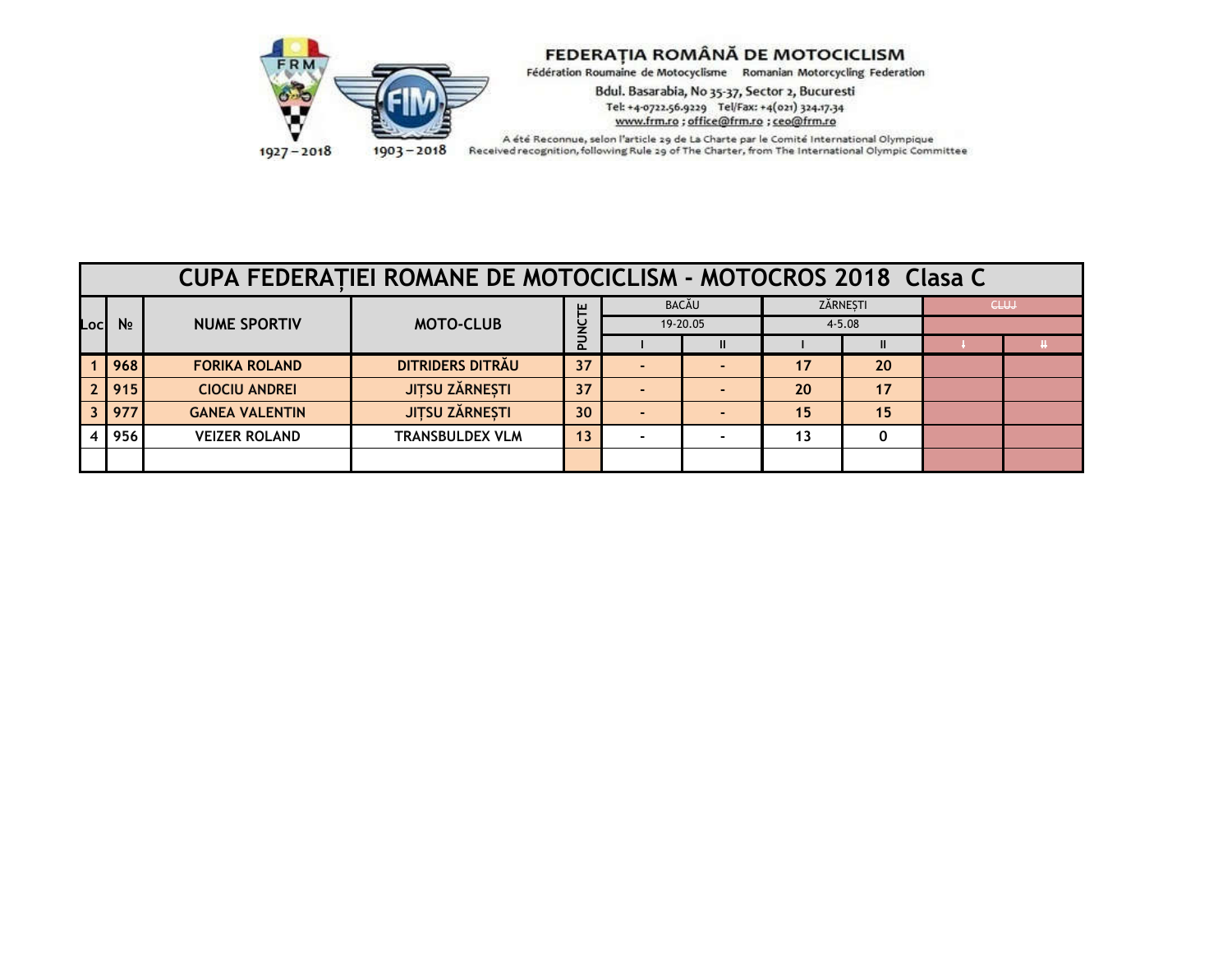

Bdul. Basarabia, No 35-37, Sector 2, Bucuresti Tel: +4-0722.56.9229 Tel/Fax: +4(021) 324.17.34<br>www.frm.ro ; office@frm.ro ; ceo@frm.ro

 $1927 - 2018$ 

|      | <b>CUPA FEDERATIEI ROMANE DE MOTOCICLISM - MOTOCROS 2018 Clasa Vet</b> |                          |                          |          |              |  |          |          |  |             |            |  |  |
|------|------------------------------------------------------------------------|--------------------------|--------------------------|----------|--------------|--|----------|----------|--|-------------|------------|--|--|
|      | N <sub>2</sub>                                                         | <b>NUME SPORTIV</b>      | <b>MOTO-CLUB</b>         | ш        | <b>BACĂU</b> |  | ZĂRNESTI |          |  | <b>CLUJ</b> |            |  |  |
| Locl |                                                                        |                          |                          |          |              |  | U        | 19-20.05 |  |             | $4 - 5.08$ |  |  |
|      |                                                                        |                          |                          | $\Omega$ |              |  |          |          |  |             |            |  |  |
|      | 512                                                                    | <b>DOMOKOS CSABA</b>     | DITRIDERS DITRAU         | 60       | 20           |  | 20       | 20       |  |             |            |  |  |
|      | 530                                                                    | <b>ROTH CONSTANTIN</b>   | <b>SIBIU RACING TEAM</b> | 34       |              |  | 17       | 17       |  |             |            |  |  |
|      | 501                                                                    | <b>DI MARTINO ANDREA</b> | <b>MASTER BIKE CLUJ</b>  | 15       |              |  | 15       | 0        |  |             |            |  |  |
|      |                                                                        |                          |                          |          |              |  |          |          |  |             |            |  |  |